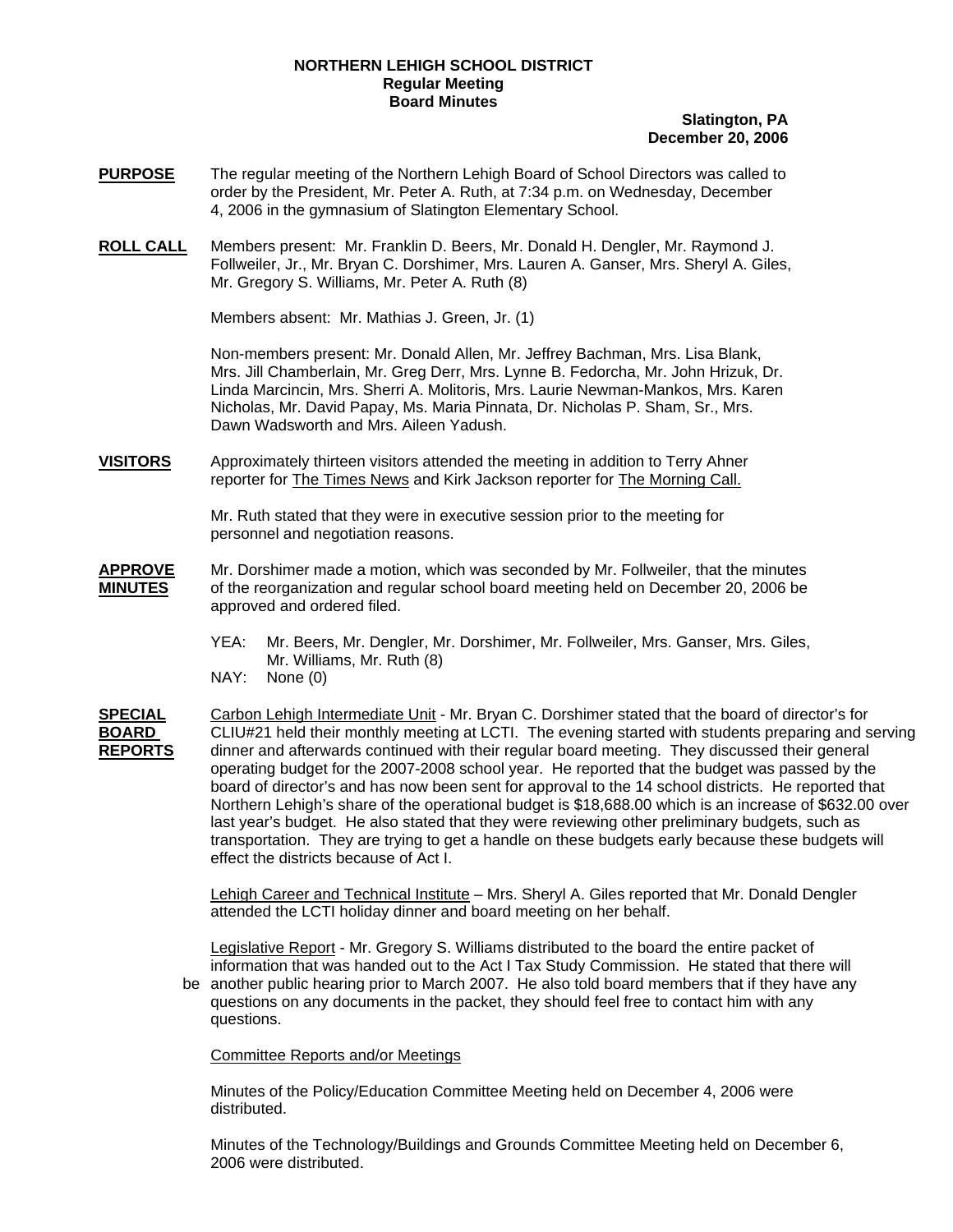## **SPECIAL REPORTS**

**BOARD** Minutes of the Finance Committee Meeting held on December 6, 2006 were distributed.

(cont.) Mr. Beers made a motion, which was seconded by Mr. Williams that the Board of Education approves the School Board Calendar Meeting dates for 2007, Board Committee Meeting Calendar dates for 2007 and the School Board Committee Meeting List for 2007.

- YEA: Mr. Beers, Mr. Dengler, Mr. Dorshimer, Mr. Follweiler, Mrs. Ganser, Mrs. Giles, Mr. Williams, Mr. Ruth (8)
- NAY: None (0)

Federal and Other Programs Update - Mrs. Lynne B. Fedorcha distributed her report and verbally reported on its contents. She reported on the Title I Reading Program, Title I & Title IIA 2006- 2007 decrease in allocations, the Accountability Block Grant and the Head Start Program. Mrs. Fedorcha reported that Slatington Elementary School and Northern Lehigh Middle School are both receiving PDE Achievement Recognition Awards for meeting Adequate Yearly Progress in two consecutive years. Lisa Blank reported that they are in the process of seeking a Highmark Grant called Healthy Schools which is a web based system used to keep track of students health progress, health records, and physical fitness. Highmark is offering the grant to pay for this service over a course of three years. She also reported on Data Warehousing software and how this software enables schools to harness technology solutions that allow them to analyze data in a more effective way. Last month administrators visited Northwestern Lehigh School District to see the program they recently purchased. HandsOnSchools will demonstrate their software at the next and the contract of the contract of the contract of the contract of the contract of the contract of the contract of the contract of the contract of the contract of the contract of the contract of the contract of the c

Minutes from the Head Start Collaboration Team, Safe School Committee, and Title I Task Force were distributed also.

Superintendent's Report - Dr. Nicholas P. Sham, Sr.

Dr. Sham introduced Dr. Barbara Plohocki who gave her report on the air quality at Slatington Elementary School. Her testing showed that the samples taken on the test date were all within normal limits. She did give proactive recommendations meaning continue the same type of heating, ventilating and air conditioning system maintenance. She recommended that follow up testing should be at least once a year at a minimum and testing should be during different seasons.

 He reminded the public and board that there will be no Technology/Buildings and Grounds or Finance Committee Meetings held on January 3, 2007. The board will be having a retreat from 6-10 PM to discuss budget in the boardroom at Slatington Elementary School.

 He told the board that on the agenda there is policy #006 that did not first go through the Policy Committee. He stated the changes to this policy is only the change in board meeting days for the 2007-2008 school year and when minutes from previous board meetings will be distributed for board approval.

 Dr. Sham introduced Mr. Greg Derr to report on the High School Security System and the Gymnasium Sound System.

 Mr. Derr reported that he was directed by the Technology/Buildings and Grounds Committee to look into the possibility of upgrading our current security system to a digital system. He told the board that currently this information is being recorded on VCR tapes and is very hard to review later. He said the new system would store the information on hard drive and is tied into the computer network and if there was a need to review information, administration could search and review by a specific date and time making it less time consuming. He said that he will return to the board later with more information and better numbers.

 Mr. Derr also reported that there have been problems with the sound system in the High School Gymnasium. He asked CSI to come in and look at the system. During the inspection of the system Mr. Derr was told that soon the system would fail us and we should take steps necessary to replace it. He stated that before tonight's meeting he received a phone call from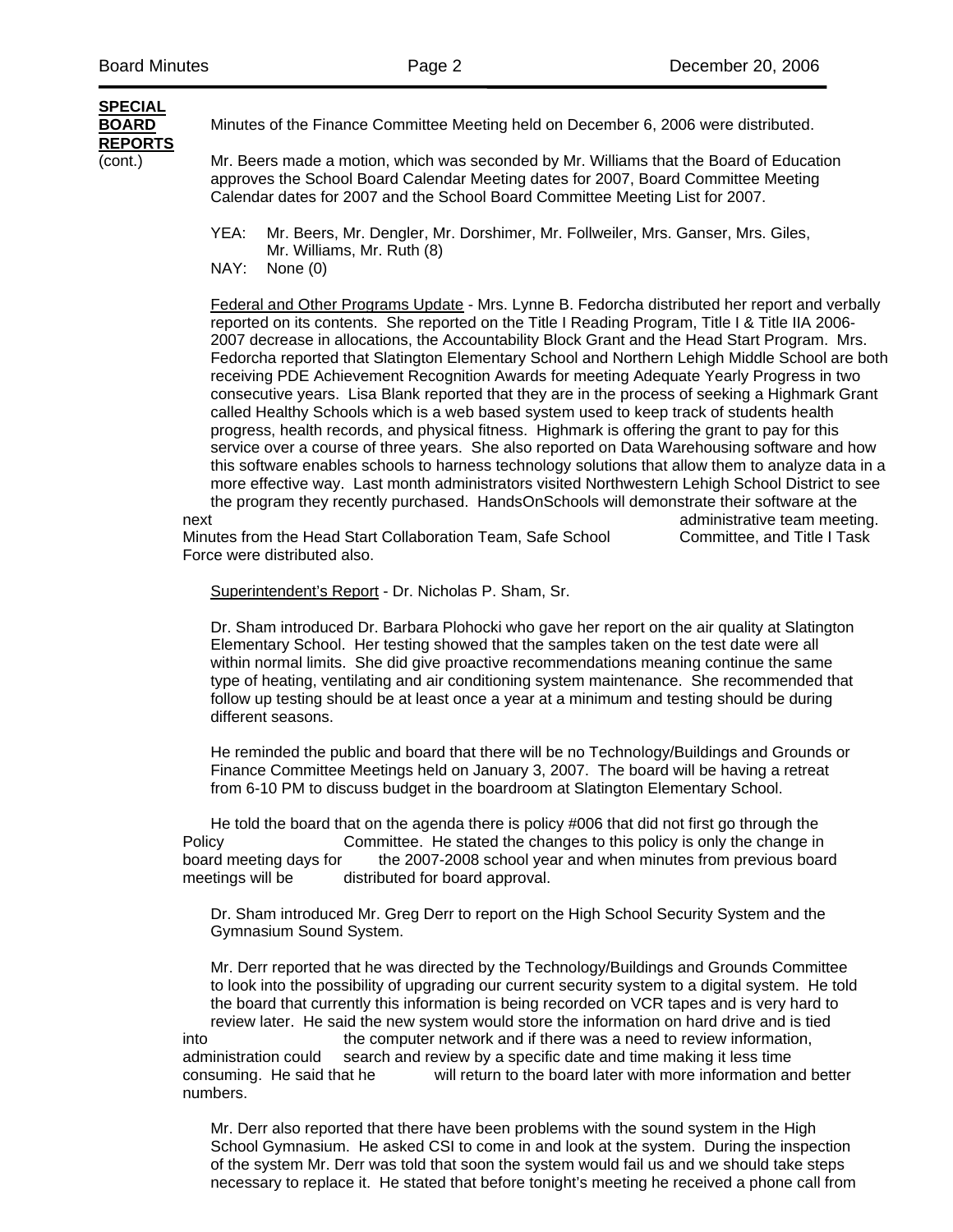the custodian at the high school to say that the sound system went down again and that they were not able to get it back on line and they needed to use a portable sound system.

**SPECIAL** Preliminary numbers to replace the system are from \$12,000 to \$15,000. The components in **BOARD** the system will be power supply, equalizer, a cd player, wireless microphone, and other stand **REPORTS** microphones for announcing. Lead time is approximately four weeks for materials to arrive. (cont.)

High School Mr. Dorshimer made a motion, which was seconded by Mr. Follweiler, that the Board of Sound Education approve to go ahead with the bid form CSI to purchase the High School System Bid Gymnasium Sound System, along with them providing a temporary stand alone system until the permanent system is in place, in an amount not to exceed \$15,000.00.

> YEA: Mr. Beers, Mr. Dengler, Mr. Dorshimer, Mr. Follweiler, Mrs. Ganser, Mrs. Giles, Mr. Williams, Mr. Ruth (8)<br>NAY: None (0)

None (0)

Please complete your board information sheet and return to Sherri Molitoris.

 Dr. Sham reported on the request for a study by PEL The PEL study is intended to look at the growth in the school district based on factors other than what PDE looks at which is only live births in an area. The PEL study looks at live births, the amount of land available, amount of land sold for development, what kind of developments are planned, what kind of building is already taking place, what does the planning commission look like, and what does the future look like. They take all these factors into account when they look at the enrollment growth in a particular school district. He did say that the board could authorize to spend \$15,000 and not see any significant enrollment growth in the district. He also stated that the prior board approved a funding process which holds in abeyance \$24,000,000 which was pre Act I which means it will not have to go to referendum to be approved if a building project is accepted. The feasibility study laid out three scenarios for the approximate amount of money that we have held in abeyance. The board needs to decide if they approve to go ahead with the PEL study, and the PEL study says that we are going to have enrollment growth, and therefore should increase the size of the building project, and if the enrollment study says that we need more space then what the feasibility scenarios are, the board Is faced with a problem if they are going beyond the \$24,000,000 they could be faced with the excess having to be approved through the referendum process. In order to do that, you would have to spend the non designated general fund balance, which currently is \$500,000+, before you could go to referendum for the additional money. Dr. Sham reported, in light of Act I, doing this would give him great concern with spending down fund balance and not being able to pay bills or emergency items that could possibly come up. The second alternative would be what Les Bear calls creative wrap around funding. Essentially this will take your debt out for a longer period of time which would allow us to stay under the index and not have to go to referendum. Dr. Sham said his recommendation which is based on the most logical approach would be to have the PEL study done.

 Mrs. Blank reported that there is money in the general fund budget under architectural services to cover the cost for the PEL study.

## **PERSONNEL**

Tabling Mr. Dorshimer made a motion, which was seconded by Mrs. Ganser that the Board of Co-Curricular Education table the following Co-Curricular Appointments and volunteers for the Appointments 2007-2008 school year: 2007-2008

| \$4,168.66* Shared Stipend                                                              |
|-----------------------------------------------------------------------------------------|
| $$6,414.28*$<br>\$4,168.66*<br>\$4,168.66*<br>\$4,168.66*<br>\$4,168.66*<br>\$4,168.66* |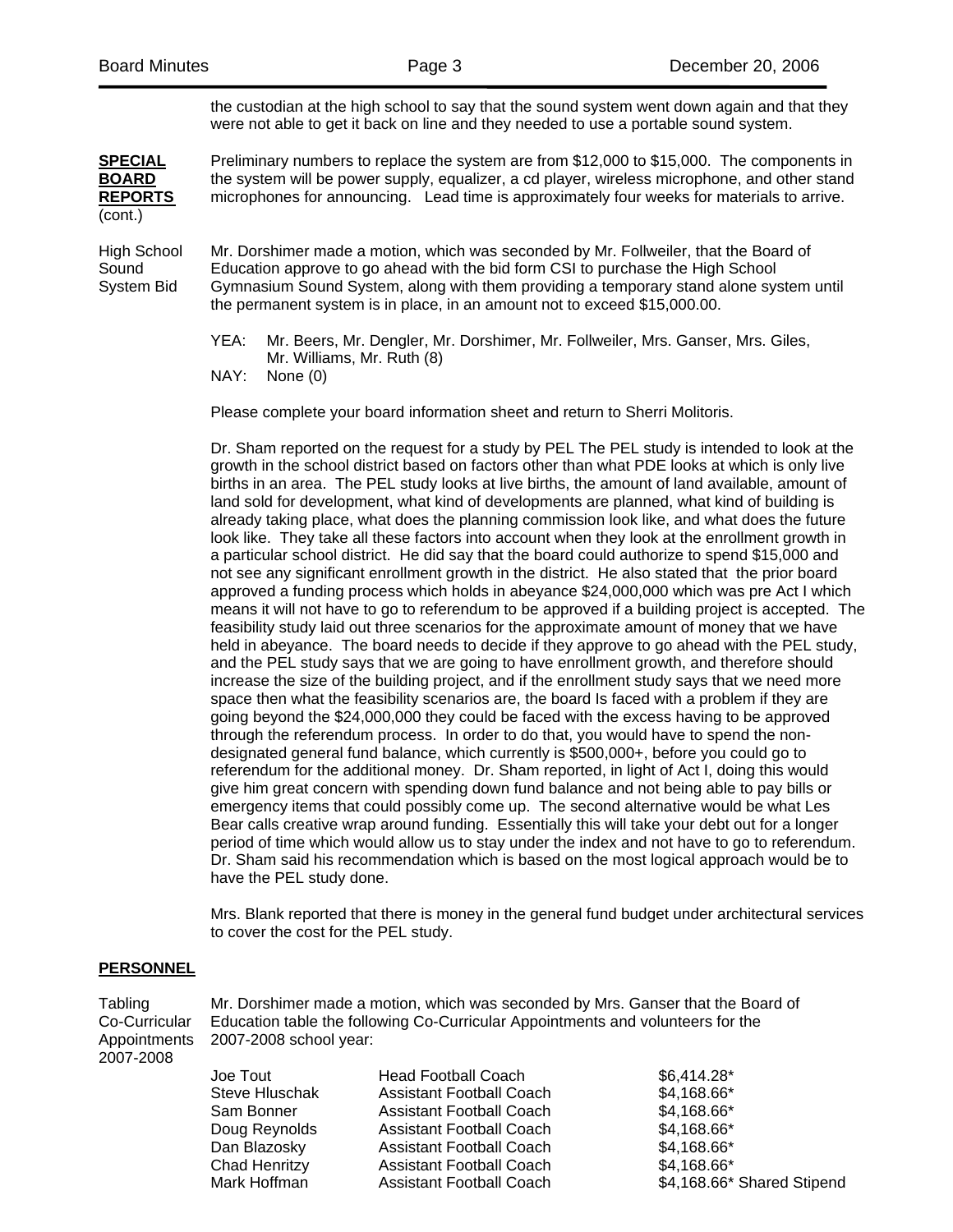| <b>Board Minutes</b>                       |                                                                                                              | Page 4                                                                                                                                                                                                                                                         | December 20, 2006                                        |
|--------------------------------------------|--------------------------------------------------------------------------------------------------------------|----------------------------------------------------------------------------------------------------------------------------------------------------------------------------------------------------------------------------------------------------------------|----------------------------------------------------------|
|                                            | Andrew Lynn<br>Jess Schoenberger                                                                             | <b>Assistant Football Coach</b><br><b>Head Field Hockey Coach</b>                                                                                                                                                                                              | \$4,168.66*Shared Stipend<br>\$3,842.95*                 |
| <b>PERSONNEL</b><br>(cont.)                | Kelly Follweiler<br>Elissa Fry<br>Dave Oertner<br><b>Beth Case</b><br>John Sitaras<br>Agreement is approved. | Assistant Field Hockey Coach<br>Middle School Field Hockey Coach<br><b>Head Cross Country Coach</b><br>Assistant Cross Country Coach \$2,497.45*<br>Head Boys Soccer Coach<br>*2005-2006 NLEA Co-Curricular rates will apply until a new Collective Bargaining | \$2,497.45*<br>\$2,448.00*<br>\$3,842.95*<br>\$4,636.35* |
| Volunteers<br>2007-2008                    | Ryan VanNorman<br><b>Terry Bowman</b><br>Amy Zeiser                                                          | <b>Assistant Football Coach</b><br><b>Assistant Football Coach</b><br><b>Assistant Cross Country Coach</b>                                                                                                                                                     |                                                          |
|                                            | YEA:<br>Mr. Williams, Mr. Ruth (8)<br>NAY:<br>None $(0)$                                                     | Mr. Beers, Mr. Dengler, Mr. Dorshimer, Mr. Follweiler, Mrs. Ganser, Mrs. Giles,                                                                                                                                                                                |                                                          |
|                                            |                                                                                                              | Mrs. Ganser made a motion, which was seconded by Mr. Dorshimer, that the Board of<br>Education approves the following personnel items:                                                                                                                         |                                                          |
| Appointments- Diane Ruff<br>Administrative | Assignment:<br>Salary:<br>Effective:                                                                         | <b>Food Service Director</b><br>\$41,500<br>Upon release from current position                                                                                                                                                                                 |                                                          |
| Substitutes -<br>Instructional             |                                                                                                              | Approve the following substitute teachers for the 2006-2007 school year at the 2006-<br>2007 substitute teacher rates of \$80.00 for 1-10 non-consecutive days; \$90.00 for 11-20<br>non-consecutive days; and \$105.00 for 21+ non-consecutive days:          |                                                          |
|                                            | <b>Ricky Guth</b><br>Rhonda Russell*                                                                         | <i>*Pending verification of clearances</i>                                                                                                                                                                                                                     |                                                          |
| Non-<br>Instructional                      |                                                                                                              | Approve the following individual as substitute secretaries/aides for the 2006-2007<br>school year at the 2006-2007 substitute rate of \$7.25 per hour.                                                                                                         |                                                          |
|                                            | Rhonda Russell*                                                                                              | *Pending verification of clearances.                                                                                                                                                                                                                           |                                                          |
| Co-Curricular<br>Appointments<br>2006-2007 | Megan Wentz<br>Megan Wentz<br>Agreement is approved.                                                         | Middle School Choir Director<br>High School Choir Director<br>*2005-2006 NLEA Co-Curricular rates will apply until a new Collective Bargaining                                                                                                                 | $$643.09*$<br>\$1,607.73*                                |
|                                            | YEA:<br>Mr. Williams, Mr. Ruth (8)<br>NAY:<br>None $(0)$                                                     | Mr. Beers, Mr. Dengler, Mr. Dorshimer, Mr. Follweiler, Mrs. Ganser, Mrs. Giles,                                                                                                                                                                                |                                                          |
| <b>CONFER-</b><br><u>ENCES</u>             |                                                                                                              | Mrs. Ganser made a motion, which was seconded by Mrs. Giles, that the Board of<br>Education approves the following conference items:                                                                                                                           |                                                          |
|                                            |                                                                                                              | Sheila Lanshe - The Master Schedule Building Workshop - February 12 & 13, 2007 -<br>Reading, PA - Registration: \$450.00, Lodging: \$133.00, Travel: \$27.00, - Total<br>Approximate Cost: \$610.00 - Funding: High School Guidance Department Budget          |                                                          |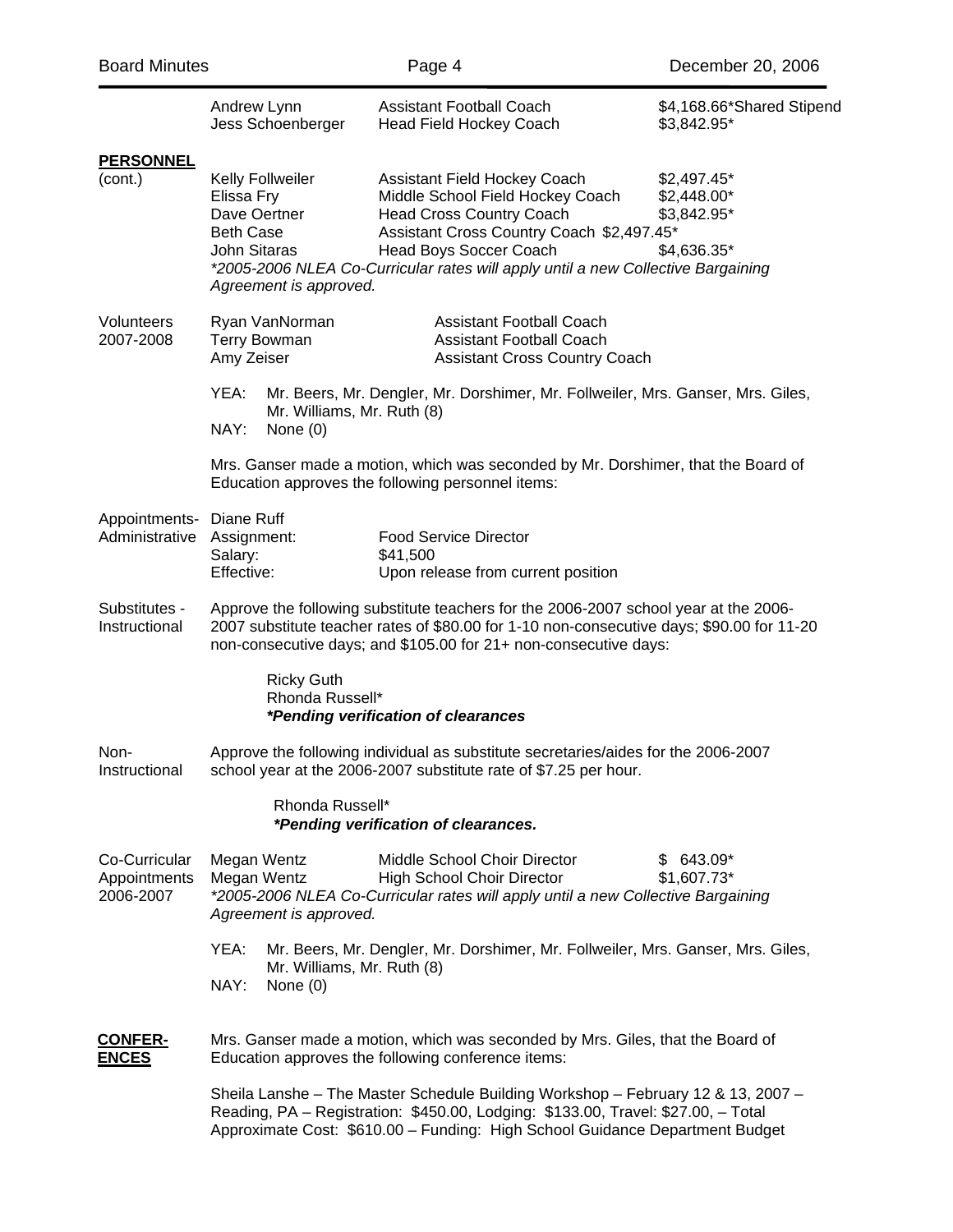|                                               | Mr. Dorshimer asked with the possibility of an impending strike if staff is approved to<br>attend a conference that is to occur during the strike period what is the time frame in<br>which we have to cancel a participant without being charged the fee. |  |  |  |
|-----------------------------------------------|------------------------------------------------------------------------------------------------------------------------------------------------------------------------------------------------------------------------------------------------------------|--|--|--|
| <b>CONFER-</b><br><b>ENCES</b><br>(cont.)     | Discussion ensued and it was determined that administration would try to cancel the<br>workshop date but if that was not possible it would be the responsibility of the building<br>administrator to attend the workshop.                                  |  |  |  |
|                                               | Mr. Beers, Mr. Dengler, Mr. Dorshimer, Mr. Follweiler, Mrs. Ganser, Mrs. Giles,<br>YEA:<br>Mr. Williams, Mr. Ruth (8)<br>NAY:<br>None $(0)$                                                                                                                |  |  |  |
| <b>POLICY</b>                                 | Mrs. Ganser made a motion, which was seconded by Mr. Williams, that the Board of<br>Education approves the following policy items:                                                                                                                         |  |  |  |
| Homebound<br>Instruction                      | It is recommended that the Board of Education grant homebound instruction for a 9 <sup>th</sup><br>Grade Student, Student No.1009350, for five hours per week, effective December 6, 2006<br>and continuing until December 20, 2006.                       |  |  |  |
|                                               | It is recommended that the Board of Education extend homebound instruction for a 12 <sup>th</sup><br>Grade Student, Student No.74500, for five hours per week, effective December 6, 2006<br>and continuing until March 6, 2007.                           |  |  |  |
| <b>Board</b><br>Policies-<br>First<br>Reading | Approve revisions to existing school board policy #217 - Pupils: Graduation Requirements,<br>as presented after first reading                                                                                                                              |  |  |  |
|                                               | Approve revisions to existing school board policy #233 - Pupils: Suspension and Expulsion,<br>as presented after changes to first reading.                                                                                                                 |  |  |  |
|                                               | Approve revisions to existing school board policy #235 - Pupils: Student<br>Rights/Responsibilities/<br>Surveys, as presented after first reading.                                                                                                         |  |  |  |
|                                               | Approve new school board policy - Wrestling Weight Certification, as presented after first<br>reading.                                                                                                                                                     |  |  |  |
|                                               | Approve new school board policy- Pupils: Student Restraint, as presented after first reading.                                                                                                                                                              |  |  |  |
|                                               | Approve revisions to existing school board policy #250 - Pupils: Student Recruitment, as<br>presented after first reading.                                                                                                                                 |  |  |  |
|                                               | Approve revisions to existing school board policy #006 - Local Board Procedures: Meetings, as<br>presented after first reading.                                                                                                                            |  |  |  |
| Field Trip -<br>- MS Gifted                   | Middle School Gifted & Enrichment - PA Farm Show, Harrisburg PA - January 10, 2007<br>Funded through Middle School Budget.                                                                                                                                 |  |  |  |
|                                               | YEA:<br>Mr. Beers, Mr. Dengler, Mr. Dorshimer, Mr. Follweiler, Mrs. Ganser, Mrs. Giles,<br>Mr. Williams, Mr. Ruth (8)<br>NAY:<br>None (0)                                                                                                                  |  |  |  |
| <b>CURRIC-</b><br>.UM AND                     |                                                                                                                                                                                                                                                            |  |  |  |

**INSTRUC-TION**

**OLD BUSINESS**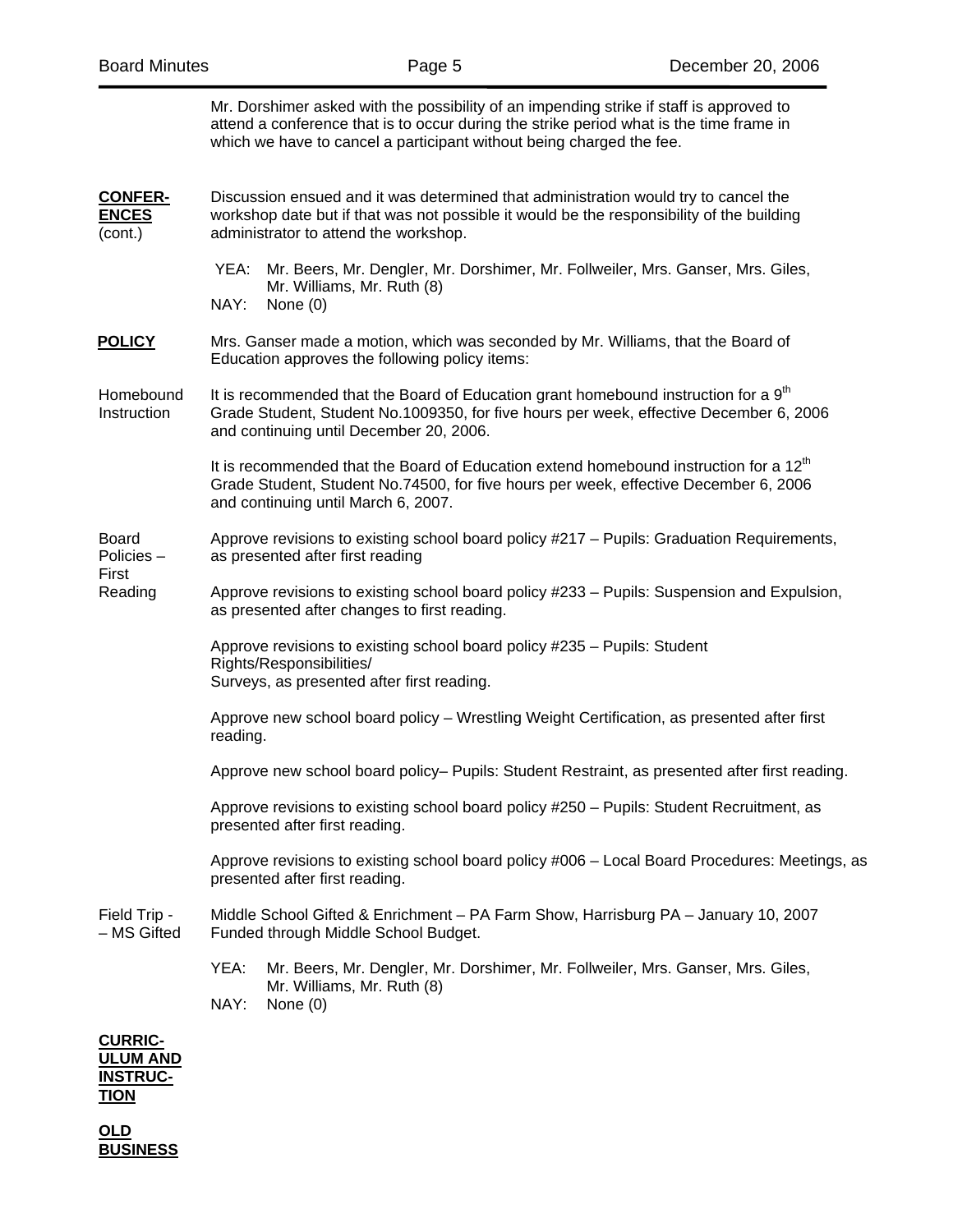| <b>Board Minutes</b>                                      |  |                                                                                                                                                                                                                                                                                                                                                                                                                                                                                                              | Page 6 | December 20, 2006                                                                                                                                                                 |
|-----------------------------------------------------------|--|--------------------------------------------------------------------------------------------------------------------------------------------------------------------------------------------------------------------------------------------------------------------------------------------------------------------------------------------------------------------------------------------------------------------------------------------------------------------------------------------------------------|--------|-----------------------------------------------------------------------------------------------------------------------------------------------------------------------------------|
| NEW<br><b>BUSINESS</b>                                    |  | Mr. Dorshimer talked about several farm areas in the district of which some are<br>under the conservation program and he believes there is an act out there, Act IV<br>to look into Act IV which freezes the millage rate against a farm that is in<br>conservation. He asked that the business department please look into that and<br>do a little bit of a study on it. Lehigh County has now approved it and will freeze<br>the millage under that act on farmsteads that are under the conservation act. |        |                                                                                                                                                                                   |
| <u>NEW</u><br><b>BUSINESS</b><br>(cont.)<br>out<br>board. |  | The township is the next place to pass it and he is being told that it is more than<br>likely going to pass. The next place it will need to pass to grant our farmsteads<br>within the district would be the school board and once that information comes<br>he would be looking for information on possibly bringing that in front of the                                                                                                                                                                   |        |                                                                                                                                                                                   |
| goes                                                      |  | Mr. Dorshimer also requested that Dr. Sham create a policy of what actually<br>into the minutes, who actually dictates what goes into the minutes because this<br>can bring complications to the district and can bring complications to nine<br>members of the board. He just wants to protect administration and the board<br>from any possible problems from items that should appear in minutes but are not<br>listed.                                                                                   |        |                                                                                                                                                                                   |
| <b>FINANCIAL</b>                                          |  | Mr. Dorshimer made a motion, which was seconded by Mrs. Ganser, that the Board of<br>Education approves the following financial items:                                                                                                                                                                                                                                                                                                                                                                       |        |                                                                                                                                                                                   |
| Financial<br>Reports                                      |  | Approve the Following Financial Reports:<br>1. General Fund months of November<br>2. Athletic Fund months of November<br>3. Cafeteria Fund months of October & November<br>4. MS Student Activities Account month of November<br>5. NLHS Student Activities Account month of November<br>6. NLHS Scholarship Account month of November                                                                                                                                                                       |        |                                                                                                                                                                                   |
| Payment of<br>Bills                                       |  | Approve the Following List of Bills:<br>1. General Fund month of November and December<br>2. Athletic Fund month of December<br>3. Cafeteria Fund month of December                                                                                                                                                                                                                                                                                                                                          |        |                                                                                                                                                                                   |
| Per Capita<br>Abatements                                  |  | the guidelines, as presented.<br>YEA:<br>Mr. Williams, Mr. Ruth (8)                                                                                                                                                                                                                                                                                                                                                                                                                                          |        | Approve abatement/exoneration requests of per capita taxes, for the residents that fall within<br>Mr. Beers, Mr. Dengler, Mr. Dorshimer, Mr. Follweiler, Mrs. Ganser, Mrs. Giles, |
| <b>PEL Student</b><br>Projection<br>Study                 |  | NAY:<br>None $(0)$<br>Mr. Dorshimer made a motion, which was seconded by Mr. Williams that the Board of<br>of \$15,000.00.                                                                                                                                                                                                                                                                                                                                                                                   |        | Education approve to contract with PEL for completion of a student projection study at a cost                                                                                     |
|                                                           |  | we could use to get the same information such as the census or any borough data.                                                                                                                                                                                                                                                                                                                                                                                                                             |        | Mrs. Ganser asked if there were any other tools used within our district by other venues that                                                                                     |
|                                                           |  | be far beyond the scope of what we are capable of doing here.                                                                                                                                                                                                                                                                                                                                                                                                                                                |        | Dr. Sham said that information could possibly be available from some sources but it would                                                                                         |
|                                                           |  | Mr. Williams stated that the study has to be completed in order to submit to PDE for<br>complete<br>completed there could be some issues with getting reimbursement on any building project.                                                                                                                                                                                                                                                                                                                 |        | reimbursement for a construction project. If this study is not                                                                                                                    |

 Dr. Sham said the Mr. Williams is correct. If the study is not completed, we will not get approval from PDE for additional classrooms, if needed.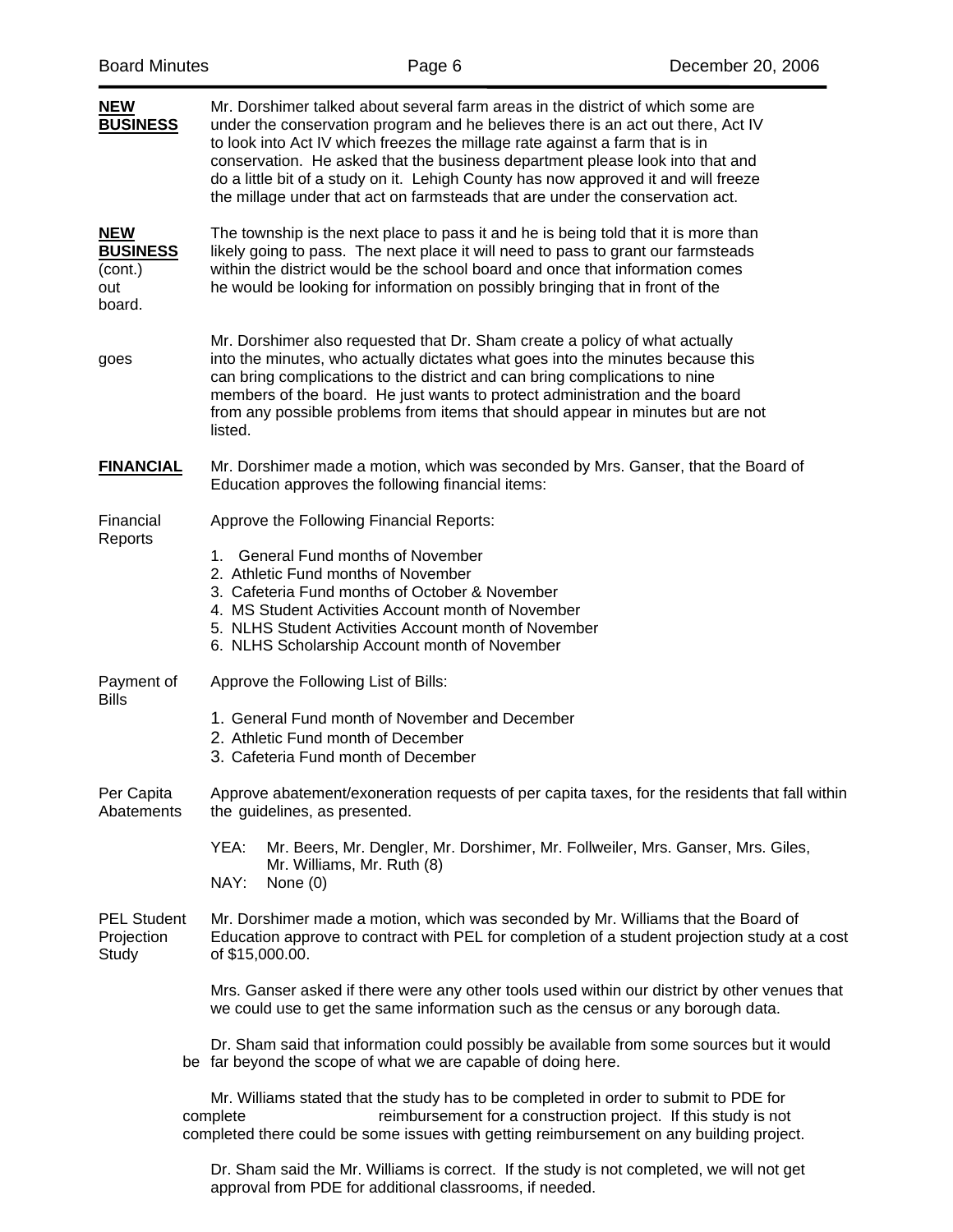Mr. Dorshimer stated that Washington Township Minutes, that are received every month, show the properties that are being sub-divided and sold for housing developments. He said that growth within our district is not going to come from Slatington Borough or Walnutport. He stated that large growth in our district will only come from Washington Township. He sees that happening in reviewing the Minutes from the Washington Township

**FINANCIAL** Meetings. He stated that PDE will not know this information. They do not look at land sub-(cont.) division, only live births. PEL will be taking into consideration the land in our district

and what is happening with it. This study will then help the reimbursable percentage we receive on building projects. The numbers from the PEL study will also help in the development of the strategic plan for the district.

ROLL CALL:

 YEA: Mr. Beers, Mr. Dorshimer, Mr. Follweiler, Mr. Williams, Mr. Ruth (5) NAY: Mr. Dengler, Mrs. Ganser, Mrs. Giles (3)

Motion Carried.

**LEGAL** Mr. Dorshimer made a motion, which was seconded by Mrs. Ganser, that the Board of Education approves the following legal items:

Solicitors - Approve to appoint the law firm of Steckel & Stopp as solicitors for the Northern Lehigh<br>Steckel & School District for 2007 at a retainer fee of \$1.875.00. There is no increase over last ve School District for 2007 at a retainer fee of \$1,875.00. There is no increase over last year's Stopp fee.

> Mrs. Giles asked why the school district has never looked into hiring another solicitor for the school district.

> Mr. Williams said that he feels with an auditor you would want a change every so often to make sure that things are being done correctly whereas, the reasoning for a solicitor would be to have a very strong relationship and trust between both parties.

> Mr. Ruth stated that if this is something the board would like to consider for next year, they should start looking about a month or so before it is to come to the board for approval.

 YEA: Mr. Beers, Mr. Dengler, Mr. Dorshimer, Mr. Follweiler, Mrs. Ganser, Mrs. Giles, Mr. Williams, Mr. Ruth (8)

NAY: None (0)

**CORR-** Mr. Ruth reported that he received a letter from Susquehanna Bank stating what they can **ESPON-** do for us with deposited money.

**DENCE**

**INFOR-** All board members received copies of the minutes of the Lehigh Carbon Community College MATION on November 6, 2006.

> All board members received copies of the minutes of the Borough of Slatington Parks & Recreation Commission meeting held on November 20, 2006.

 All board members received copies of the minutes of the Lehigh Career & Technical Institute Joint Operating Committee meeting held on October 25, 2006 and the LCTI Director's Report for December 2006.

 Mrs. Ganser reported that Jody Nester was again approved at a Borough Council Meeting as the liaison for the board for the Parks and Recreation Commission.